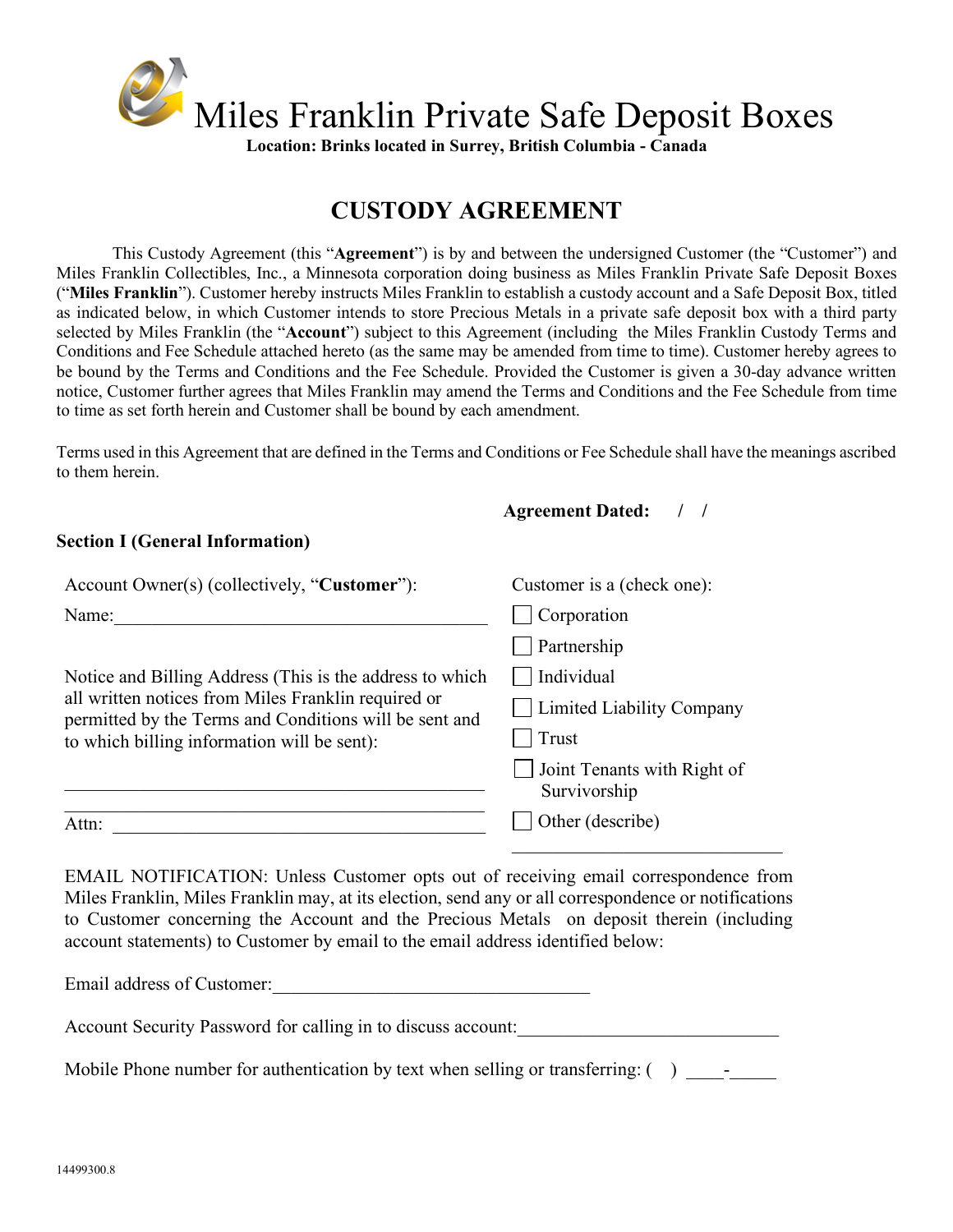

**Section II – Type of Ownership (check only one) and Initial Account**

| Individual                                | Limited Liability Company |
|-------------------------------------------|---------------------------|
| Joint Tenants with Rights of Survivorship | Trust                     |
| Corporation                               |                           |
| Partnership                               | Customer Initials:        |
|                                           |                           |

## **Section III – Authorized Persons**

| Individual (any Authorized Person may sign)<br>Authorization Type: |  |
|--------------------------------------------------------------------|--|
|--------------------------------------------------------------------|--|

 $\mathcal{L}^{\text{max}}$ Joint (at least two Authorized Persons must sign)

The following persons shall be considered Authorized Persons pursuant to the terms and conditions of this Agreement. If the Joint Authorization Requirement is selected, no order or instruction will be considered given by an Authorized Person unless at least two of the following persons have signed the order or instruction.

| <b>Print Name</b> | <b>Signature</b> | <b>Phone</b> | Email |
|-------------------|------------------|--------------|-------|
|                   |                  |              |       |
|                   |                  |              |       |

**Section IV – Transfer On Death Beneficiary Designation:** *FOR INDIVIDUAL OR JOINT ACCOUNTS ONLY.* 

Type of Ownership:  $\Box$  Individual  $\Box$  Joint

The account shall be payable in equal shares to the beneficiaries named below who survive the account owner(s). If a beneficiary dies before he or she receives his or her full share, the unpaid part of his or her share will be payable in equal shares to the other beneficiaries who survive and receive payment. If there are no other surviving beneficiaries, the account shall be payable to the estate of the account owner. The account owner reserves the right to revoke and/or change the beneficiaries named.

| <b>Beneficiary Name</b> | <b>Beneficiary Social</b><br><b>Security Number</b> | <b>Beneficiary's Full Address</b> |
|-------------------------|-----------------------------------------------------|-----------------------------------|
|                         |                                                     |                                   |
|                         |                                                     |                                   |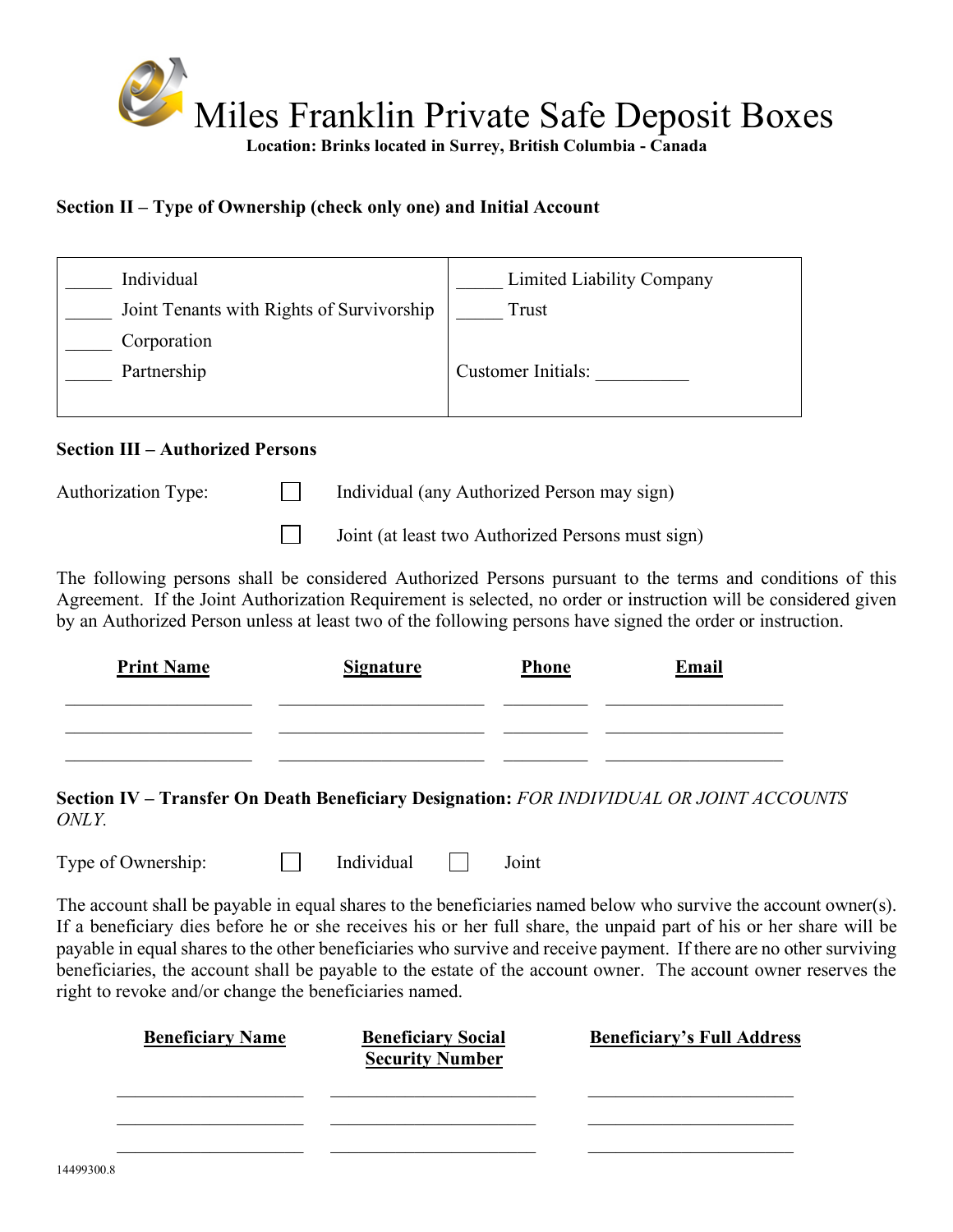

 $\mathcal{L}_\text{max}$  $\_$  , and the set of the set of the set of the set of the set of the set of the set of the set of the set of the set of the set of the set of the set of the set of the set of the set of the set of the set of the set of th

#### **Section V – Credit Card Information and Authorization for Payment**

Customer represents that the information below is for a valid and current credit card issued in the name of Customer and shall immediately notify Miles Franklin of any changes to such credit card information during the term of this Agreement. Further, by execution below, Customer specifically hereby authorizes Miles Franklin to submit for payment on such credit card all fees owing to Miles Franklin pursuant to this Agreement, as and when such fees are due.

Credit card type (Visa, Mastercard, American Express, etc.): Name as it appears on Credit Card: \_\_\_\_\_\_\_\_\_\_\_\_\_\_\_\_\_\_\_\_\_ Credit Card No.: \_\_\_\_\_\_\_\_\_\_\_\_\_\_\_\_\_\_\_\_\_\_\_\_\_\_ Expiration Date: Security Code (3-digit code on back of Visa/M.C or 4-digit code on front of Amex):

## **Section VI – Fee Schedule – See attached Fee Schedule on Schedule A attached hereto, which is hereby incorporated.**

IN WITNESS WHEREOF, this Agreement has been signed as of this \_\_ day of \_\_\_, 202\_.

Customer Account #\_\_\_\_\_\_\_\_\_\_\_

| <b>Agreed and Submitted by Customer:</b>                                                 | <b>Approved by Miles Franklin</b> |
|------------------------------------------------------------------------------------------|-----------------------------------|
| Name:<br>the contract of the contract of the contract of the contract of the contract of | Name:                             |
| Signature:                                                                               | Signature:                        |
| Title:                                                                                   | Title:                            |
| Date:                                                                                    | Date:                             |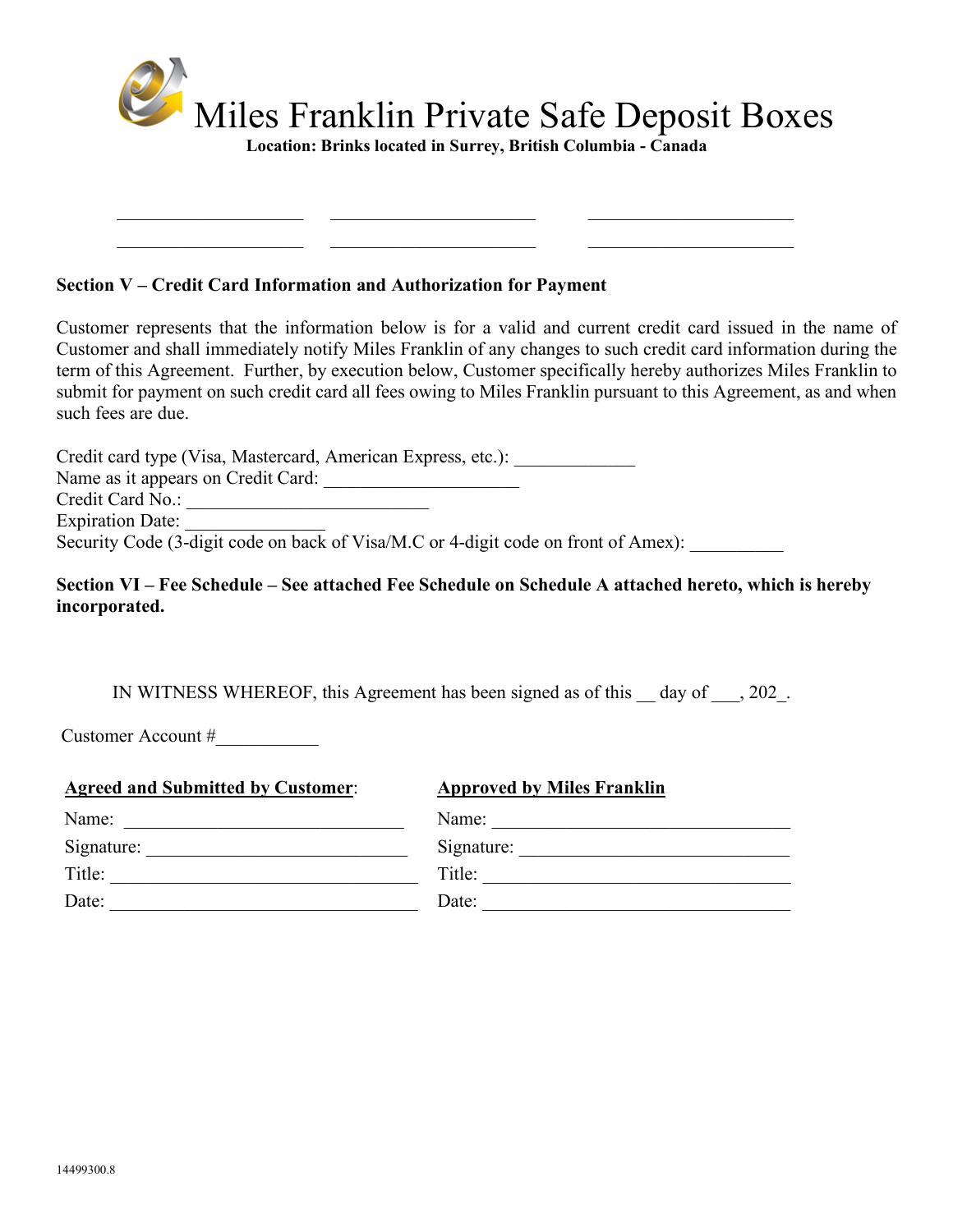

## **SCHEDULE A**

## **FEE SCHEDULE AND SPECIFIC RULES REGARDING BRINK'S FACILITY**

**1. Storage Fees.** Miles Franklin charges storage fees for Precious Metals in a private safe deposit box at Brink's as follows:

## **(a). Safe Deposit Box Sizes and rate:**

the storage rate shall be \$25 per month per 3"x5"x24" safe deposit box

the storage rate shall be \$27 per month per 5"x5"x24" safe deposit box

the storage rate shall be \$29 per month per 3"x10"x24" safe deposit box

the storage rate shall be \$39 per month per 10"x10"x24" safe deposit box

Customers will only be allowed to upgrade to a larger or 2nd box if the maximum limit per box has been reached. The smallest box will be issued until such time the box has a larger box or second box is required or available. The maximum limit per 3"x5"x24" safe deposit box is 800oz. of gold or platinum.

**(b). Precious Metal Storage Rate:** With respect to Gold or Platinum, a **20 oz. Minimum deposit is required**, and the following fees shall be in addition to the fees set forth in Section 1(a) above:

the storage rate shall be \$1.00 per ounce per month of the Gold or Platinum in Storage from 20oz. to 79oz.

the storage rate shall be \$0.85 per ounce per month of the Gold or Platinum in Storage from 80 to 249oz.

the storage rate shall be \$0.75 per ounce per month of the Gold or Platinum in Storage from 250oz. to 499oz.

the storage rate shall be \$0.65 per ounce per month of the Gold or Platinum in Storage from 500oz. to 999oz.

the storage rate shall be \$0.55 per ounce per month of the Gold or Platinum in Storage for 1000oz. or more.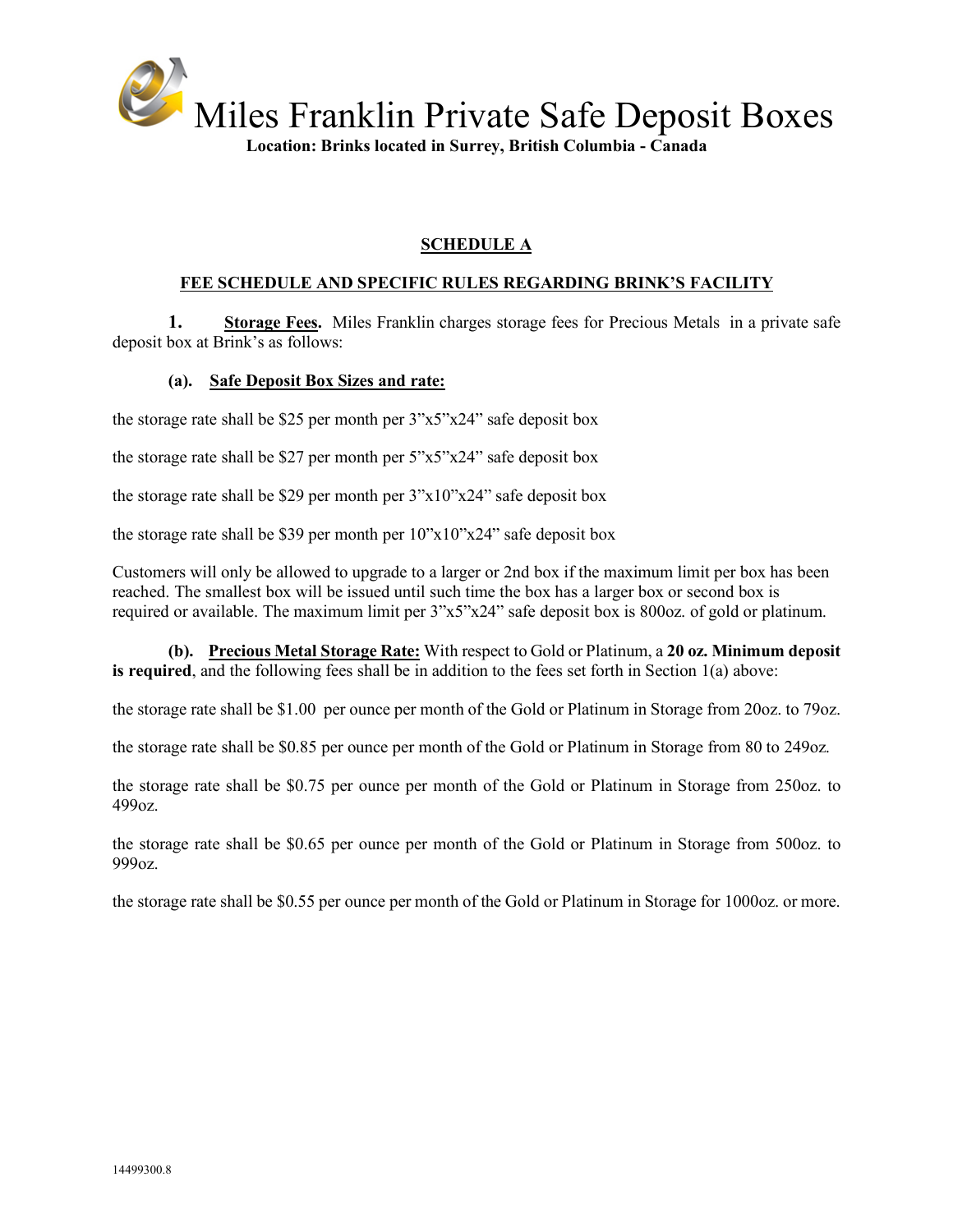

**(c). Monthly Billing; Minimum Monthly Metals Storage Charge:** The monthly fees shall be billed monthly and Customer agrees to pay such amount pursuant to the credit card on file with Miles Franklin and hereby authorizes Miles Franklin to charge such credit card without any further notice to Customer. Notwithstanding anything to the contrary herein, the minimum monthly charge for storage shall be \$39.00 per month (or \$468 per year). The monthly minimum refers to the storage fee of the precious metals only. This does not include the Safe Deposit Box monthly fee as per section 1a of the Fee -schedule.

**(d). Change in Storage Rates**: The fees are subject to change by Miles Franklin; provided, however, Miles Franklin shall provide at least thirty (30) days-notice to Customer prior to increasing any storage rate. Provided the Customer is given a 30 day advance written notice, Customer further agrees that Miles Franklin may amend the Terms and Conditions and the Fee Schedule from time to time and Customer shall be bound by each amendment.

**2. One-Time Set Up Fee.** Customer shall pay a one-time set up fee of \$99.00 to Miles Franklin, which amount shall be charged on Customer's credit card at the time of execution of this Agreement. This includes shipping fees for the safe deposit box keys to the Customer in the U.S or Canada. For other countries please inquire on a per case basis. In Canada keys may be picked up or returned at the Brink's location which the setup fee is also \$99.00

**3. Account restrictions:** Customer agrees to a 6 month minimum for safe deposit box storage accounts, due to the cost of set up and associated fee's incurred by Miles Franklin. Precious Metals may be withdrawn or account closed prior to 6 months, which all fees must be paid prior to account closing and withdrawal and paid for the entire 6-month period.

**4. Shipping and Handling Fees.** Customer shall pay a \$40 per time Brink's withdrawal fee for all shipments delivered to destinations in the United States in addition to a per ounce charge for each ounce of Precious Metals shipped by UPS or Brink's Global Services established by Miles Franklin from time to time. Shipping and handling fees for shipments delivered outside of the United States will be quoted on request. Packages will be shipped by Miles Franklin in accordance with its standard. If Customer elects, Miles Franklin may ship the Customer's existing Precious Metals to the storage facility and Customer will have to pay all such shipping fees, including applicable custom and border fees, and Miles Franklin shall have no liability. The cost of shipping a key to Brink's and back to Customer is \$139.00 by UPS, Federal Express or similar overnight air service.

**5. Safe Deposit Box Key Fees.** Customer shall receive two (2) keys to the Safe Deposit Box, which shall be the sole keys for Customer's Box and accordingly, neither Brink's nor Miles Franklin shall have a key to the Box. Customer shall pay a replacement cost of \$115 in the event Customer loses a key or both keys. In the event Customer loses the keys, replacement keys may take several weeks to be available and shipped from the manufacturer. A notarized letter will be required in the event of a lost key from Customer in order to have replacement keys ordered. Miles Franklin nor Brink's are responsible for any lost time or financial hardship related to the loss of a Customer key. The fee includes the return package back to Customer. If Customer returns only 1 key when closing the account, a \$115.00 replacement cost will be applied.

**6. Appointments at Brink's; Withdrawal of Precious Metals in person.** Customer is allowed no more than 1 time per month to withdraw or add Precious Metals to their Safe Deposit Box in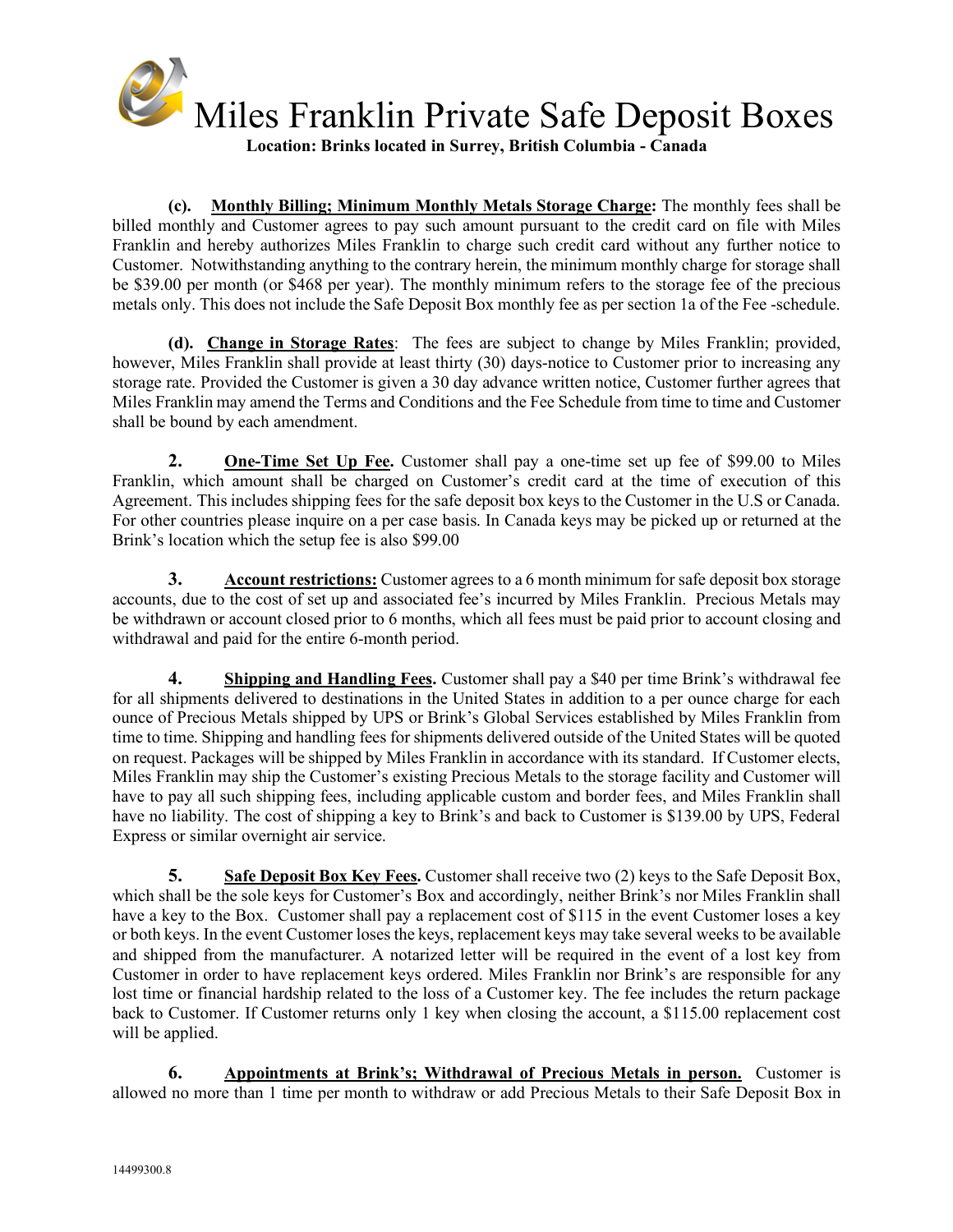

person at the location (except in the event Customer desires to close the Account, which can be done at any time). A minimum of 5 business day advance notice is required and must be arranged through Miles Franklin. Prior to any withdrawal or deposit where Customer will be on site at Brink's, Customer must complete an indemnification and rule procedure form which shall include, among other things, the Customer's vehicle make, model and license plate, the requirement to have identification provided in advance of appointment and releasing Brink's Miles Franklin from any and all accidents, losses, thefts, etc. that may occur while retrieving Precious Metals in person at Brinks' facility (a copy of which may be provided at any time to Customer upon request). Customer appointment hours are only from 10am-3pm Monday through Friday. Customers will be escorted into the facility by a Brink's guard. Customer will be allowed to view, inspect, withdraw or add to their Box for Precious Metals only. All transfer requests must be made in advance of appointment. No goods may be added or withdrawn without a request prior to the appointment. A one-time fee of \$65 fee per visit is charged for either pick up or depositing. Customer must also sign the transfer release form provided by Miles Franklin through Brink's at time of withdrawal (a copy of which may be provided at any time to Customer upon request). Customer agrees by signing the transfer release form that they verify the accuracy of the Precious Metals being counted by Brink's. Upon verification that the count is correct, Customer agrees to sign the transfer release form and hold Miles Franklin or Brink's harmless of any future claims. Coins will be counted and verified by Customer, which Customer agrees to sign and hold Miles Franklin or Brink's harmless of any future claims.

**7. Other Fees.** Miles Franklin may assess additional fees for other services it may provide to Customer at Customer's request. In addition, Section 11 of the Terms and Conditions imposes additional fees in the event of Customer's failure to timely pay fees when due.

## **MILES FRANKLIN CUSTODY TERMS AND CONDITIONS**

## **(As of July 1, 2016)**

**1. Definitions**. When used in these Miles Franklin Custody Terms and Conditions (as the same may be amended by Miles Franklin from time to time pursuant to the terms hereof, these "**Terms and Conditions**") the following terms shall have the following meanings:

"**Authorized Person**" means the single individual identified as "Customer" in the Custody Agreement or, where the customer is a separate legal entity, the chief executive of such entity, and any person identified as an Authorized Representative of Customer in Section III of the Custody Agreement.

"**Box**" or "**Safe Deposit Box**" means a private Safe Deposit Box located at Brink's and dedicated solely to Customer's storage of Precious Metals.

"**Brink's**" means the storage facility of Brink's Canada Limited located at Brink's, 18758 96th Avenue, Unit 103 Surrey, BC V4N-3P9.

"**Custody Agreement**" means Miles Franklin's standard form of Custody Agreement executed and delivered by Customer to Miles Franklin and accepted by Miles Franklin.

"**Customer**" means the person(s) or entity(ies) identified as "Customer" in the Custody Agreement.

"**Customer Notice Address**" means the address identified in the Custody Agreement as the address to which all written notices from Miles Franklin required or permitted by these Terms and Conditions shall be sent or such other address as is later identified by written notice from Customer to Miles Franklin as the new Customer Notice Address.

"**Miles Franklin**" means Miles Franklin Collectibles, Inc., a Minnesota corporation, d/b/a Miles Franklin Private Safe Deposit Boxes.

"**Miles Franklin Notice Address**" means Miles Franklin Collectibles, Inc., 801 Twelve Oaks Center Drive, Suite 834, Wayzata, MN 55391 or such other address as may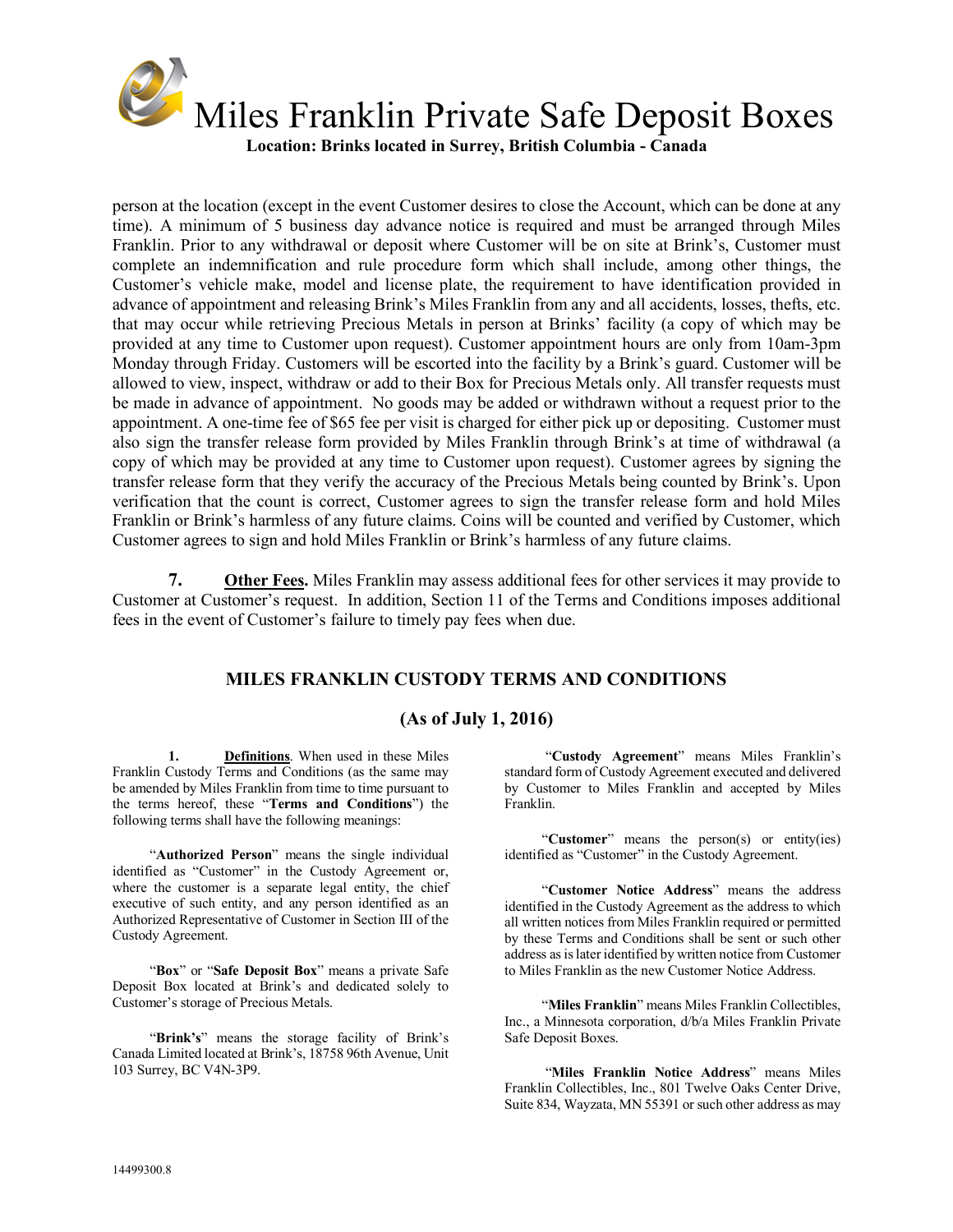

be identified to Customer in writing by Miles Franklin as the address to which all correspondence and notices to Miles Franklin relating to the Account and the Custody Agreement shall be sent.

"**Fee Schedule**" means the Fee Schedule attached as Schedule A (which also includes specific rules regarding Brink's facility), as amended from time to time.

"**Precious Metals**" means gold, platinum, palladium, in the form of bars, coins, or such other form as is approved by Miles Franklin and described in Section 3 herein.

**2. Storage/Ownership**. Subject to these Terms and Conditions, the Fee Schedule and the Custody Agreement, Miles Franklin agrees to facilitate the storage of Precious Metals , on behalf of Customer, in the Box at the storage facility of Brink's Canada Limited ("**Brink's**") located at **Brink's, 18758 96th Avenue, Unit 103 Surrey, BC V4N-3P9**, pursuant to a storage agreement between Miles Franklin and Brink's (the "**Storage Agreement**"). No Precious Metals of Customer stored in the Customer's Box shall be deemed assets of Miles Franklin or of Brink's and all such Precious Metals shall be held off of Miles Franklin's balance sheet and Brink's balance sheet.

**3. Specific Rules regarding Storage in Safe Deposit Box**. Miles Franklin shall cause Brink's to store the Precious Metals of Customer in a safe deposit box only located at Brink's.

**Types of Precious Metals that can be stored in the safe deposit box.** Due to space restrictions and the size of Box, only the following types of Precious Metals will be allowed. \*(Other products please inquire to verify)

**Gold:** Canadian Maple Leaf, American Buffalo, Australian Kangaroo, Austrian Philharmonic, Chinese Panda, 1oz. Bar, 5oz. Bar, 10oz. Bar, Kilo Bar. 400oz. Gold Bar.

**Platinum:** Canadian Maple Leaf. American Eagle, Austrian Philharmonic, Australian Platypus, Isle of Man, 1oz. Bar, 10oz. Bar, Kilo Bar.

Miles Franklin or of Brink's will not have access to the Precious Metals of Customer. Subject to these Terms and Conditions and the Fee Schedule, upon Miles Franklin's receipt of proper written instructions, Miles Franklin shall cause Brink's to deliver or release to Customer or its designee the exact same Precious Metals as were delivered by Customer to Miles Franklin or Brink's for storage and not previously delivered or released to Customer or its designee.

**Adding or withdrawing goods**. Customer will be provided the sole keysto the Box from Brink's. All shipping fee's and storage fee's due must be paid prior to withdrawal from Customer's account. No pick up may be made in person at Brink's without prior notification and authorization with Miles Franklin as described herein.

Miles Franklin will not have access to the Box, nor will Miles Franklin be able to audit the Box. In the event Customer wishes to withdraw contents from a Box but does not desire to do so in person, Customer will need to ship the keys to Brink's with specific instructions regarding the withdrawal. Standard key shipping fees will apply both ways. If Customer wishes to withdraw or add more Precious Metals in person, all fees must be paid in full and prior authorization and appointment must be made with Miles Franklin at least 5 business days in advance (Monday – Friday from 10am-3pm). Appointment fee is \$65 per time at the Brink's location. A maximum of 1 in person visit is permitted per month, with the exception of a Customer closing their account which can be done at any time

*A Customer may ship Precious Metals from a U.S or international Brink's location on the Miles Franklin account to Brink's. Alternatively, Customer may ship Precious Metals to the Miles Franklin account at DDC in Fargo, ND and then shipped by UPS to Brink's on Customer's behalf. Goods being returned to the U.S must be shipped to Miles Franklin account at DDC in Fargo, ND and then shipped by UPS to Customer. Shipping costs will be quoted on an individual basis. Customers may also ship their own goods by U.S Registered mail to: DDC C/O Miles Franklin #520-000 1437 42nd Street South Fargo, ND 58103. Miles Franklin will then charge Customer accordingly on a per quote basis to ship to Brink's, with tracking available.*

**4. Insurance**. Brink's will obtain and maintain, at all times during the term of the Storage Agreement, insurance payable to Brink's in such amounts and against such risks as shall adequately cover the liability assumed by Brink's under the Storage Agreement. Upon request, Brink's will furnish a certificate of insurance to Miles Franklin evidencing that such insurance is in force and Miles Franklin will provide a copy to Customer. The insurance maintained by Brink's and Brink's liability under the Storage Agreement shall cover loss and/or damage from fire, flood and other natural disaster. Losses excluded from such insurance and from Brink's liability under the Storage Agreement coverage include, without limitation, losses from acts of war, terrorism, cyber-attack, radioactive contamination and chemical, biological, biochemical and electromagnetic weapons. Miles Franklin agrees to pay over to Customer any proceeds of Brink's insurance received by Miles Franklin as a result of a covered loss relating to Customer's Precious Metals stored in a Box at Brink's.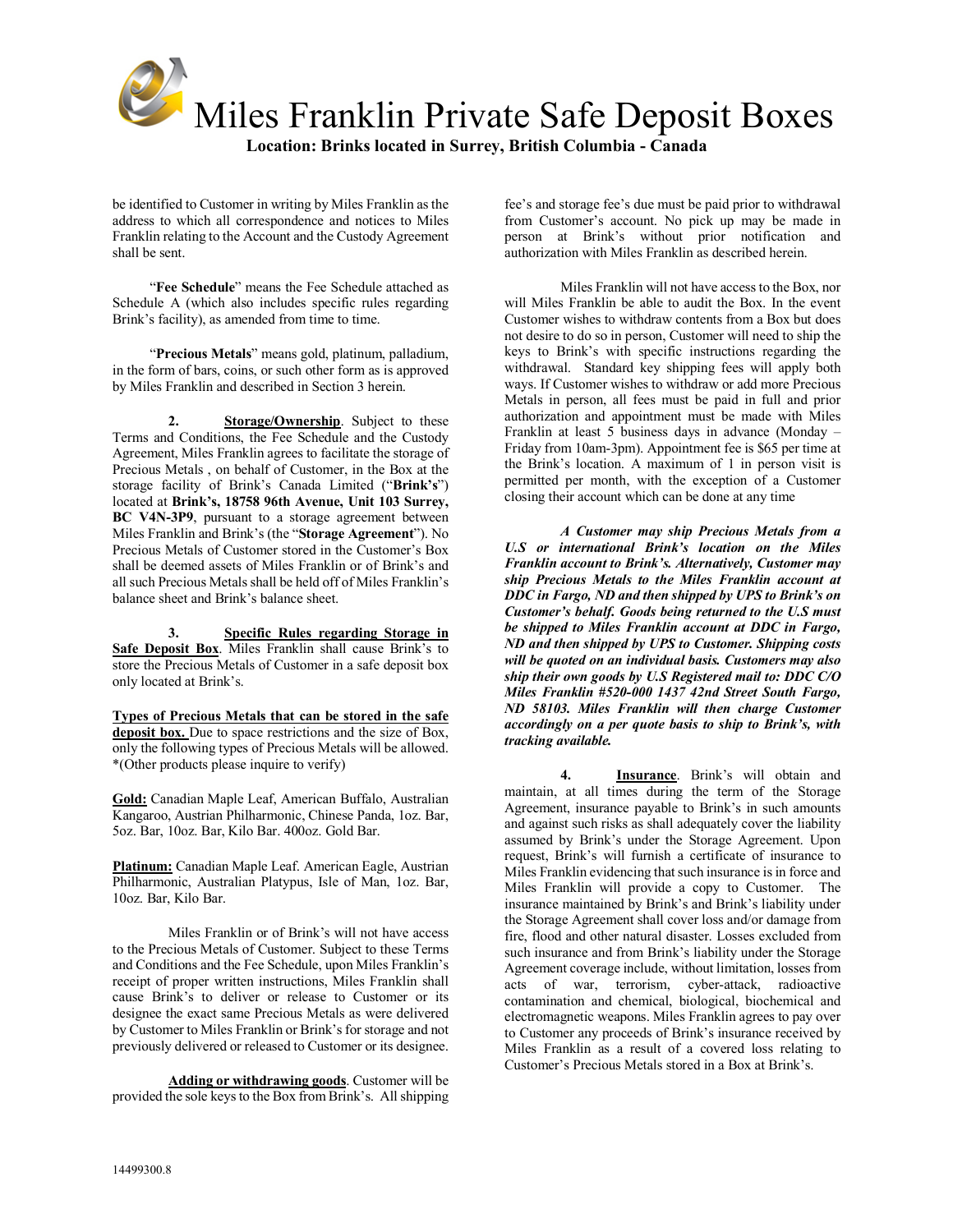

**5. Account Statements**. Miles Franklin shall provide Customer with periodic statements showing the transactions conducted on the Account since the last such statement. Customer must notify Miles Franklin in writing of any actual or suspected errors or inaccuracies in any statement from Miles Franklin within thirty (30) days after Customer's receipt of such statement. If Miles Franklin does not receive notice of errors or inaccuracies with respect to a statement within such 30-day period, such statement shall be deemed accurate and correct and Customer waives all rights to contest such statement or any charges or fees billed to Customer on such statement. Customer hereby releases Miles Franklin from any liability for damages Customer may incur as a result of Customer's failure to notify Miles Franklin of actual or suspected errors or inaccuracies in any account statement within such 30-day period.

**6. No Warranty**. Miles Franklin makes no warranty of any kind, whether express or implied, with respect to the weight, fineness, content, identification or value of any Precious Metals that Customer places in the Box.

**7. Withdrawal**. Subject to these Terms and Conditions, upon receipt of written instructions from an Authorized Person, Miles Franklin will cause Brink's to release or deliver Precious Metals in the Box pursuant to the terms of such written instructions. Customer shall be responsible for all costs and expenses associated with all packaging and shipping charges incurred in connection with a withdrawal from the Account.

**8. Shipment; Risk of Loss.** Customer shall be responsible for all costs and expenses associated with packaging and delivery of Precious Metals to the storage facility, which may be arranged by Miles Franklin. In the event that Customer, rather than Miles Franklin, arranges for the delivery of Precious Metals to the Brink's storage facility, Customer shall bear the risk of loss for the Precious Metals until they are received by Brink's at the storage facility. Brink's does include insurance in their shipping quotes.

**9. Ownership**. If Customer is more than one individual or entity, then such persons and entities jointly and severally agree that the contents of the Box and all Precious Metals therein are held as joint tenants with rights of survivorship and not as tenants in common, any person who is designated an Authorized Person by any one of the individuals or owners is also an Authorized Person for the others and has the authority to give and receive any notice or instructions (including withdrawal instructions), and to take any action affecting the Account/Box and the Precious Metals therein. Customer hereby releases Miles Franklin from any liability for any damage incurred by Customer arising from Miles Franklin's honoring

instructions from any Authorized Person. Customer further agrees to indemnify and hold Miles Franklin harmless from any liability or damage Miles Franklin may incur in complying with the instructions of any Authorized Person.

**10. Termination; Bankruptcy Insolvency of Miles Franklin**. Either Miles Franklin or Customer may terminate the Custody Agreement and close the Account or Box upon not less than thirty (30) days written notice to the other. Upon termination, Customer shall be responsible for all fees then due and owing and all expenses associated with the delivery or return of Precious Metals in the Account. Further, in the event: (a) Miles Franklin ceases operations; (b) Miles Franklin shall file a petition seeking adjudication as bankrupt or for reorganization or consent to or fail to oppose any such petition filed against it or shall make a general assignment for the benefit of creditors or shall institute, consent to or fail to oppose a proceeding against it under any bankruptcy or insolvency law or for the appointment of a trustee or receiver for all or a substantial portion of its property; or (c) Miles Franklin shall be adjudicated insolvent or bankrupt or there shall be a trustee or receiver appointed for all or a substantial portion of its property or any substantial portion of its property shall be sequestered or sold under judicial process and such adjudication or appointment or sequestration or sale shall not have been vacated, set aside, satisfied or rescinded as the case may be within ninety (90) days after it shall have been entered, levied or become effective, Miles Franklin shall provide notice to the Customer, terminate this Agreement and promptly arrange for the delivery or return of the Precious Metals in the Account to Customer and shall further instruct any trustee or receiver appointed that such Precious Metals are property of the Customer as set forth in Section 2 herein.

**11. Fees**. Customer shall pay to Miles Franklin fees for storage and other services pursuant to the Fee Schedule. All payments from Customer shall be made to Miles Franklin without discount, deduction, withholding, setoff or counterclaim, in United States Dollars in immediately available funds within thirty (30) days of the date of the applicable invoice.

If Customer fails to pay any amount when due, Customer shall pay a monthly late fee of the greater of \$30 or 1.5% of the unpaid amount until paid in full. Customer shall be liable for all costs and expenses of collection, including, without limitation, Attorneys' fees.

**12. Security Agreement**. In addition to any lien or similar rights arising by operation of law, Customer hereby grants to Miles Franklin a security interest in the Account/Box and all Precious Metals therein to secure the prompt payment and performance of all obligations, liabilities and indebtedness of Customer to Miles Franklin.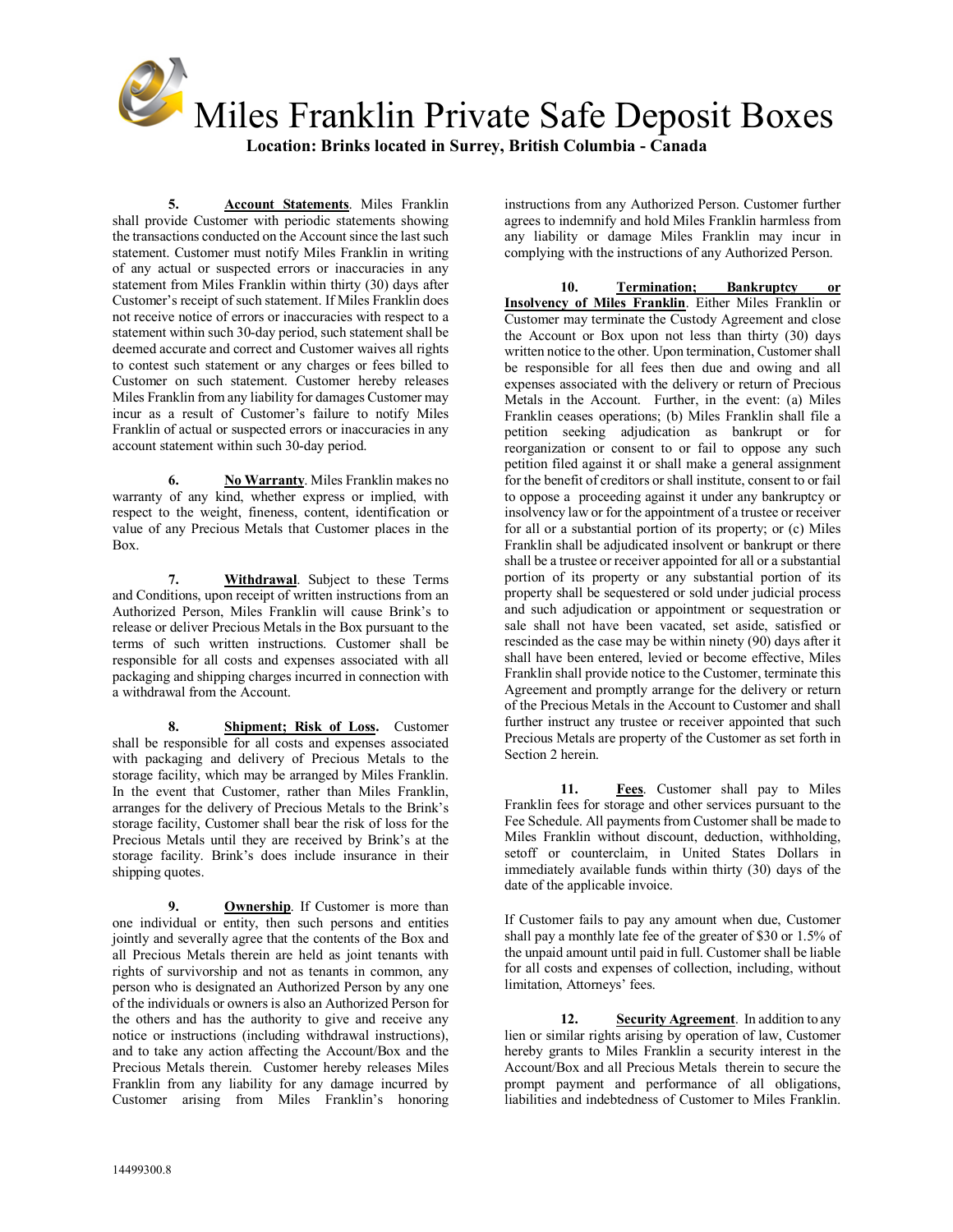

Upon Customer's default under any of its obligations, liabilities and indebtedness to Miles Franklin, Miles Franklin may exercise all rights and remedies of a secured creditor.

**13. Limitation on Liability**. MILES FRANKLIN SHALL NOT BE LIABLE TO CUSTOMER FOR ANY LOST PROFITS, ANY INDIRECT, INCIDENTAL, CONSEQUENTIAL, SPECIAL, PUNITIVE OR SIMILAR DAMAGES, OR ANY CLAIMS OR DEMANDS BROUGHT AGAINST CUSTOMER, HOWEVER CAUSED AND UNDER ANY THEORY OF LIABILITY, INCLUDING, WITHOUT LIMITATION, NEGLIGENCE, STRICT LIABILITY, OR BREACH OF CONTRACT OR WARRANTY. IN NO EVENT SHALL MILES FRANKLIN BE LIABLE FOR THE ACTS, OMISSIONS, NEGLIGENCE OR OTHER FAULT OF BRINKS. THE LIABILITY OF BRINKS IS LIMITED IN THE STORAGE AGREEMENT, A CONFIDENTIAL AND REDACTED VERSION OF WHICH WILL BE PROVIDED TO CUSTOMER UPON REQUEST, AND CUSTOMER ACKNOWLEDGES POTENTIAL CLAIMS AGAINST BRINKS MAY BE LIMITED BY SUCH STORAGE AGREEMENT.

**14. Indemnity**. Customer shall indemnify, defend and hold Miles Franklin and its parents, affiliates and subsidiaries and its and their respective shareholders, partners, members, managers, officers, directors, employees, agents and attorneys (collectively, the "**Indemnified**  Parties") harmless against any and all claims, liabilities, judgments, injuries, losses, damages, costs and expenses (including, without limitation, reasonable Attorneys' fees, collectively referred to herein as "Damages") which may be incurred by, asserted against, or imposed on any Indemnified Party, whether direct or indirect and regardless of whether caused by, or within the control of, Customer or any other person or entity, arising from, by virtue of or in connection with: (i) any misrepresentation or omission by Customer in the Custody Agreement or any other application, communication or agreement submitted to or with Miles Franklin or to Brinks or any other custodian of Precious Metals, (ii) any other breach by Customer of these Terms and Conditions, or (iii) in the event Customer is granted access to the premises or facilities of Brinks or such other Precious Metals custodian, any Damages incurred by the Indemnified Parties arising as a result of Customer (or its agent or representative) being on the premises of such facility, or entering or leaving therefrom. Customer shall not be obligated to indemnify the Indemnified Parties against any claim, liability, judgment, injury, loss, damage, cost or expense identified above to the extent such claim, liability, judgment, injury, loss, damage, cost or expense is determined by a court of competent jurisdiction to have been solely caused by the gross negligence or intentional misconduct of Miles Franklin.

**15. Sales Disclaimer**. It is understood and agreed that, as part of its services under the Custody Agreement, Miles Franklin has not undertaken a duty to supervise Customer's investment in, or to make any recommendation to Customer with respect to the purchase, sale or other disposition of, any Precious Metals, or the balance or value of any Precious Metals Customer maintains in the Account/Box.

**16. Force Majeure**. Miles Franklin shall not be responsible, and shall not have any liability whatsoever, for any delay in delivering, releasing or making available any Precious Metals or for failure to perform its obligations under the Custody Agreement due to any condition or circumstance reasonably beyond its control, including, without limitation, acts of God, explosions, acts or terrorism or sabotage, war, strikes or other labor difficulties, confiscation by any government or public body, failure of public utilities or the requirements of any governmental authority.

**17. Amendments**. From time to time Miles Franklin in its discretion may amend these Terms and Conditions and/or the Fee Schedule. Amendments to these Terms and Conditions and/or the Fee Schedule shall become effective as of the date that is thirty (30) days after Miles Franklin gives written notice to Customer of such amendments.

**18. Choice of Law/Waiver of Jury Trial**. The laws of the State of Minnesota, without regard to its principles of conflicts of law, shall govern all aspects of the Account and the relationship of Miles Franklin and Customer arising therefrom, including, without limitation the interpretation and enforcement of these Terms and Conditions. CUSTOMER HEREBY SUBMITS TO THE PERSONAL JURISDICTION OF ANY STATE OR FEDERAL COURT SITTING IN HENNEPIN COUNTY, MINNESOTA FOR THE RESOLUTION OF ANY CONTROVERSY, CAUSE OF ACTION, DISPUTE OR CLAIM ARISING OUT OF, RELATING TO OR IN CONNECTION WITH THE ACCOUNT OR THE PRECIOUS METALS THEREIN (COLLECTIVELY, "**CLAIMS**") AND HEREBY WAIVES THE RIGHT TO A TRIAL BY JURY REGARDING ANY CLAIMS AND ANY RIGHT TO OBJECT TO VENUE OR TO ASSERT THE DOCTRINE OF FORUM NON CONVENIENS IN ANY CLAIMS BROUGHT IN ANY STATE OR FEDERAL COURT SITTING IN HENNEPIN COUNTY, MINNESOTA. ALL CLAIMS SHALL BE BROUGHT AND HEARD EXCLUSIVELY IN STATE OR FEDERAL COURTS SITTING IN HENNEPIN COUNTY, **MINNESOTA** 

**19. Representations and Warranties**. Customer represents and warrants to Miles Franklin that: (i)